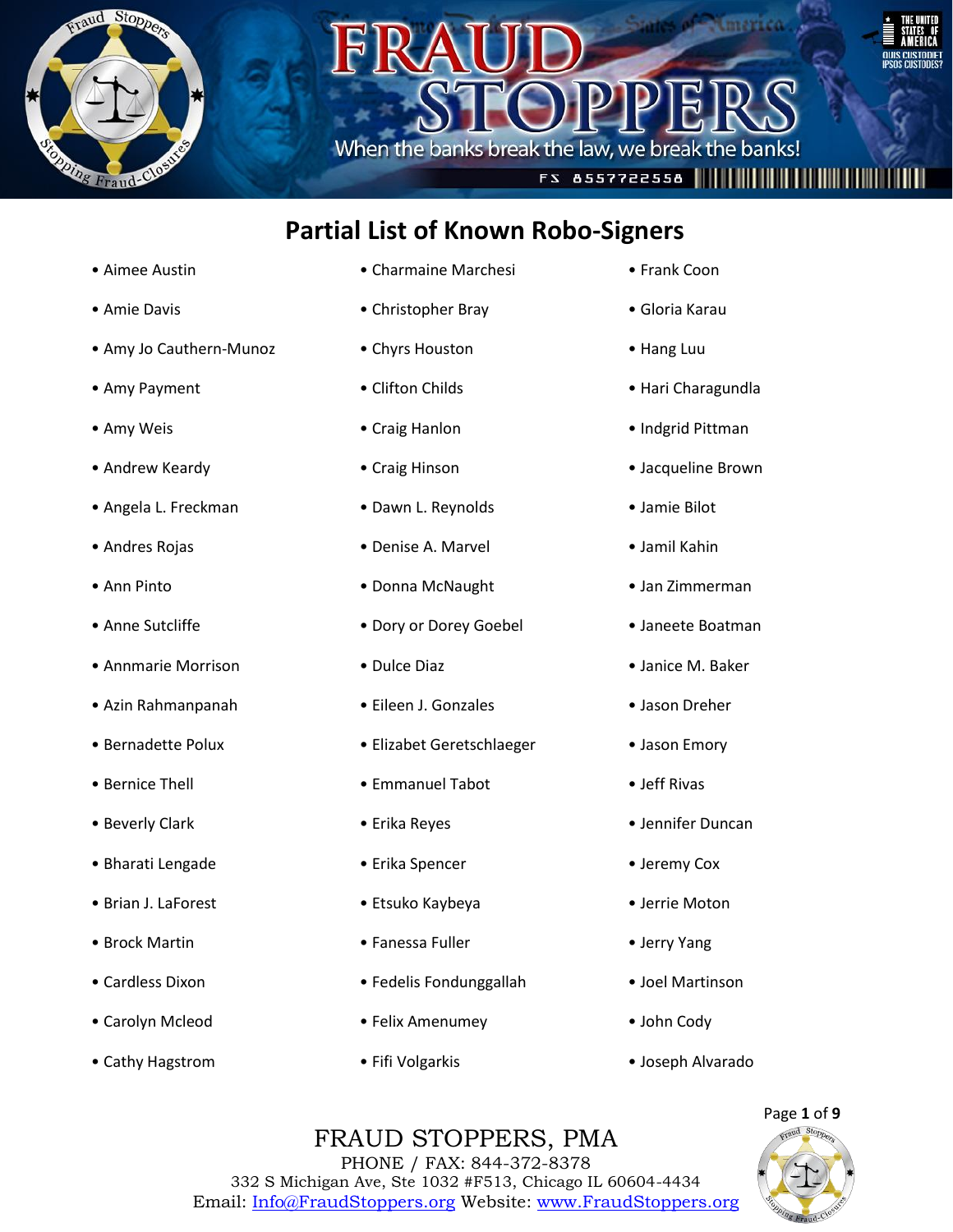

### When the banks break the law, we break the banks



### FS 8557722558 |||||||||||||||||||||||

- Joseph Lutz
- Joseph P. Hillery
- Judith Stone
- Julie Coon
- Katie Zrust
- Katrina Bailey
- Katrina Whitfield
- Katrina Whitfiled-Bailey
- Keith Chapman
- Keith S. Reno
- Kevin Fletcher
- Keo Maney Kue Vang
- Kim Kenny
- Kim Kinney
- Kim Mullins
- Kim Waldroff
- Kimberly Sanford
- Kimley Godfrey
- Kimbretta Duncan
- Kyurstina Lawton
- Larry Dingmann
- Laura Hescott
- Leticia Arias
- Lindsay Lesch
- Lisa Gerard
- Marcia Medley
- Margie Kwiatanowsk
- Marisa G. Carrasco
- Margery A Rotundo
- Marisa Menza
- Martha Kunkle- died in 1995-see
- Maya Stevenson
- Mellisa Ziertman
- Mellissa Mosloski
- Melody Moore
- Michael Ackerman
- Michael H. Moreland
- Michael Hanna
- Michele Boiko
- Michelle Flores
- Michelle Halyard
- Mutru Kumar
- Natalie Anderson
- Neil E. Dyson
- Paige Sahr
- Pam Anderson
- Pam Kammerer
- Pam January
- Pat Kingston
- Paul Bruha
- Paul Hunt
- Paul Mann-notary
- Peggy Glass
- Peter Read
- R.P. Umali
- Rashonda Turner
- Rebecca Verdeja
- Renae Stanton
- Renee L. Hensley
- Richard Delgado
- Richard Olasande
- Rick Wilken
- Robert E. Kaltenbach

### Page **2** of **9** FRAUD STOPPERS, PMA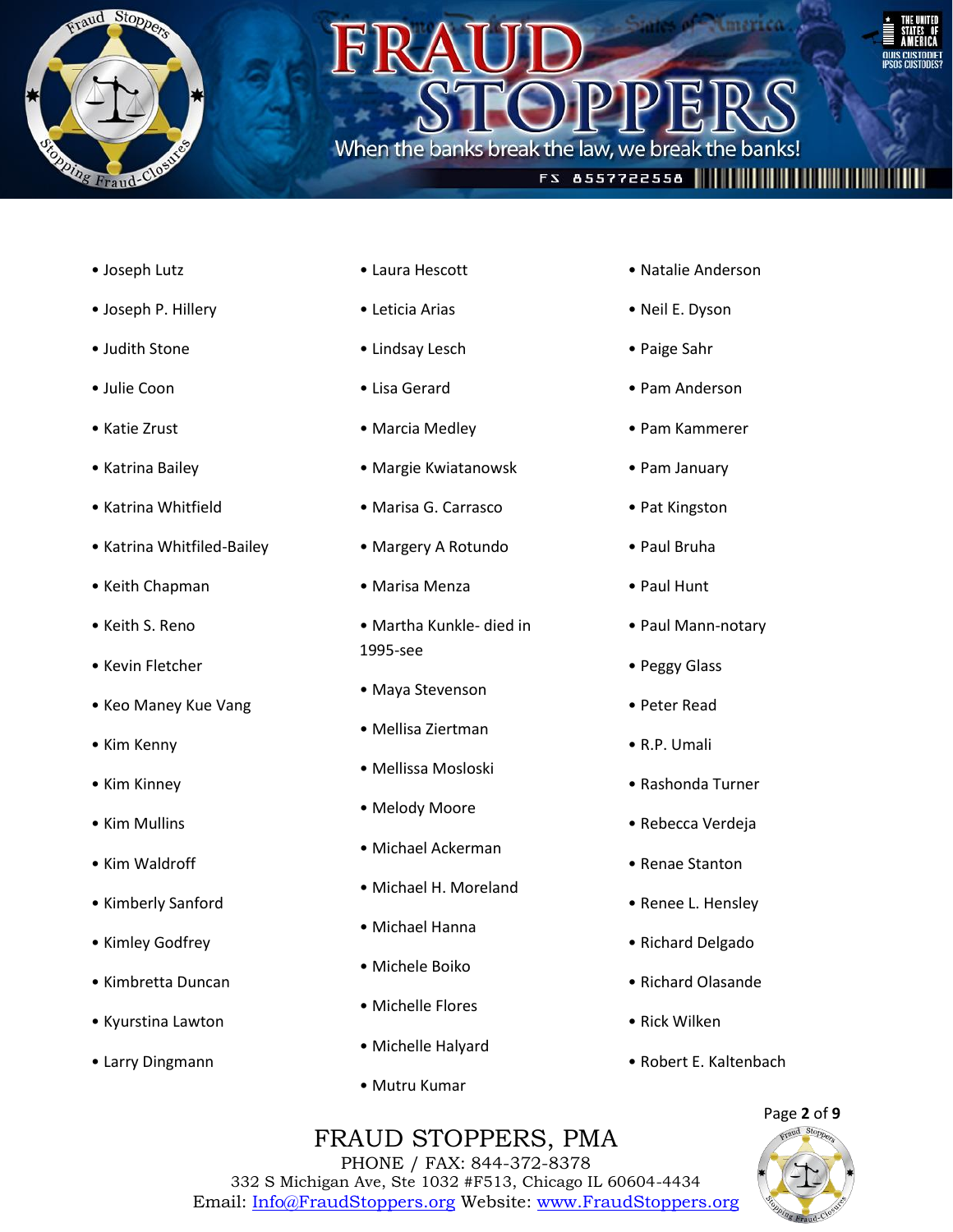

## When the banks break the law, we break the bar



### • Robyn Colburn

- Rodney Cadwell
- Rona Ramos
- Roy Stringfellow
- Sakhada Lad
- Salena Edwards
- Sara Rubin
- Sarah Block
- Sarah Rubin
- Scott Anderson
- Scott Keller
- Scott W. Anderson
- September Stoudemire
- Sheri Bongaarts
- Shivani L. Ram
- Silvia Marchan
- Stanley Silva
- Steve A. Nielsen
- Steve Ballman
- Steve Moe
- Steven Grount
- Sue Fillczkowski
- Susan Nightingale
- Tam Doan
- Tammy Brooks-Saleh
- Tammy Saleh
- Taylor Moore
- Teresa DeBaker
- Tina Jones
- Tishana Gibbs
- Toccoa Lenair
- Treva Moreland
- Van Johnson
- Varsha Thakkar
- Verdine A Freeman
- Vicki Kyle
- Victor Perez
- Vinod Vishwakarma
- Vishal Karingada
- Whitney Lewis
- Yvette Day
- Afzal, Ahmad

• Akpanah, Delia

**FS 8557722558 |||||||||||||||||||||** 

- Alagic, Sanela
- Albertson, Al-Hammadi
- Alexander, Regina
- Alexander, Sandy
- Allen, Greg http://www.whatsignature.co m/files/Allen\_Greg.1.pdf , http://www…Allen, Greg.1 Allen, Greg.2 Allen, Greg.3
- Allen, Greg.4 Allen, Greg.5
- Allotey, Liquenda Allotey, Liquenda.1 Allotey, Liquenda.2
- Allotey, Liquenda.3 Allotey, Liquenda.4 Allotey, Liquenda.5
- Allotey, Liquenda.6 Allotey, Liquenda.7
- Anderson, Christine Anderson, Christine.1 Anderson, Christine.2
- Anderson, Diana
- Arce, Michael Matthew Arce, Michael Matthew.1
- Arias, Leticia

### Page **3** of **9**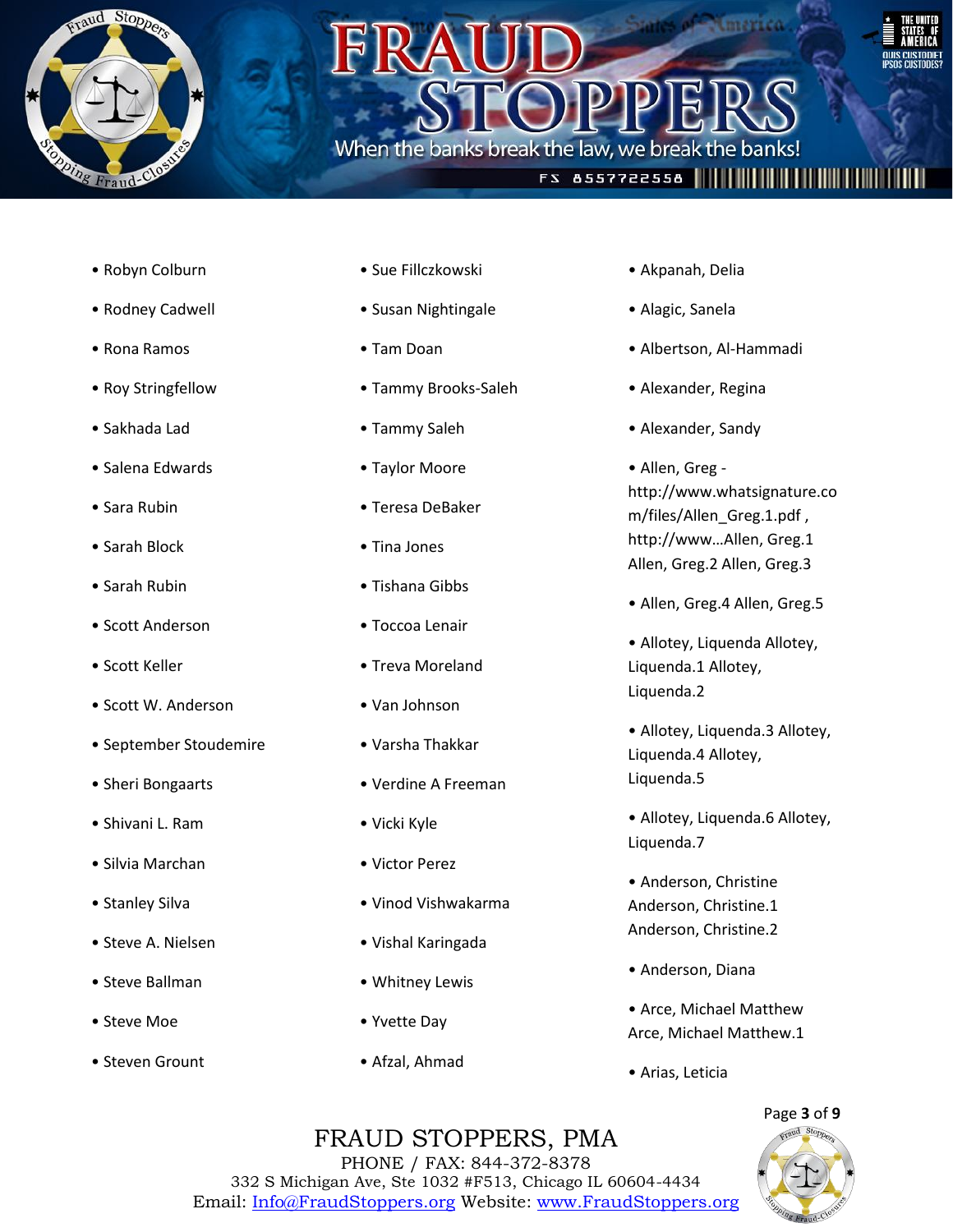

• Ballard, Tracey

• Bared, Kristia

• Belcher, Karen O

• Bennett, Jasmin

• Bischof, Mark

• Bischof, Mark.1

• Blanton, Marissa

• Bly, Bryan

• Bly, Bryan.1

• Bly, Bryan.2

• Bly, Bryan.3

• Bly, Bryan.4

• Bly,Bryan.5

• Bly,Bryan.6

• Bly, Bryan.7

• Banaszewski, Matthew Allan

### • Bouavone, Amphone.2

When the banks break the law, we break the bar

- Bouavone, Amphone.3
- Boytchev, Galina
- Boytchev, Galina.1 Brady, Lynda – http://www.whatsignature.co m/files/Brady\_Lynda.pdf
- Bridgmon, Amanda
- Brignac, Deborah
- Brooks, Deborah
- Brough, Sandy
- Brown, Carolyn
- Brown, China
- Brown, Shameka Buchanan, Blandy
- Budeslich, Deanna
- Burgess, Jonathan
- Cantu, Eleanor
- Cardoza, Diane
- Carter, Christina
- Casey, Matthew
- Castro, Monica

• Castro, Vilma Castro, Vilma.1 Castro, Vilma.2 Castro, Vilma.3

**FS 8557722558 ||||||||||||||||||||**||

- Castro, Vilma.4
- Causevic, Rusmir Causevic, Rusmir.1
- Cavka, Esad Cavka, Esad.1
- Chua, James Chua, James.1
- Ciarlariello, Carolin Ciarlariello, Carolin.1
- Clark, Kelly
- Clements, Ashley Clements, Ashley.1 Clements, Ashley.2
- Clements, Ashley.3
- Cody, John Cody, John.1
- Cohen, Ana
- Colon, Jose
- Conner, Gayle
- Connolly, Kerri
- Connolly, Kerri.1
- Cook, Joan
- Cook, Whitney K
- Costello, Loretta V Costello, Loretta V.1



### FRAUD STOPPERS, PMA

PHONE / FAX: 844-372-8378 332 S Michigan Ave, Ste 1032 #F513, Chicago IL 60604-4434 Email: Info@FraudStoppers.org Website: www.FraudStoppers.org

### • Boddie, Rebecca

- Bohon, Tammy
- Boothroyd, Todd
- Bouavone, Amphone
- Bouavone, Amphone.1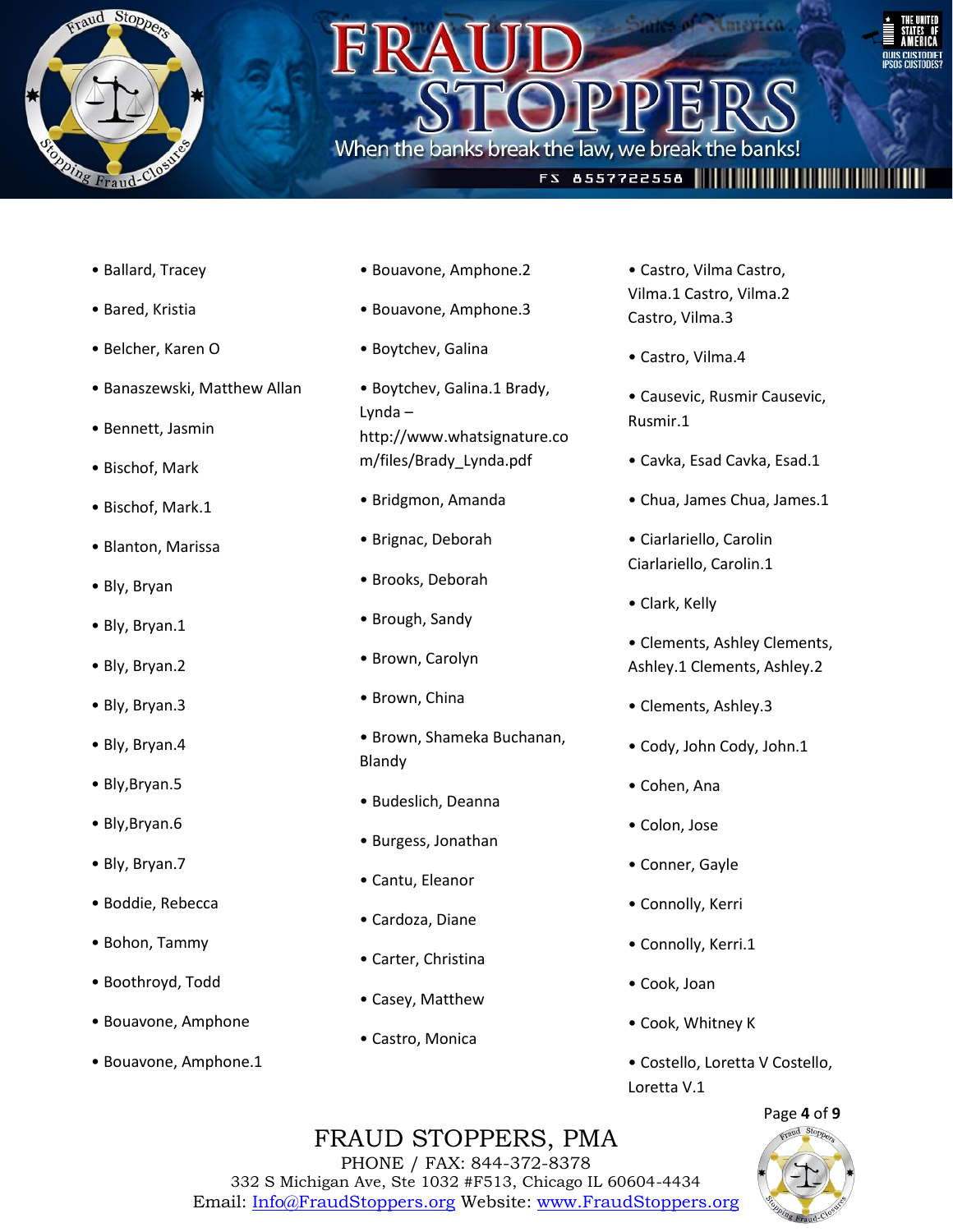

# When the banks break the law, we break the bar



### **FS 8557722558 ||||||||||||||||||||||**

- Crosson, D.L
- Crosson, Debbie L
- Cullaro, Erin (appointment to Assistant State Attorney General – Ma…)
- Cullaro, Erin (revocation of appointment for AAG – March 27, 1997)
- Cullaro, Erin Cullaro, Erin.1 Cullaro, Erin.2 Cullaro, Erin.3
- Cullaro, Erin.4 Cullaro, Erin.5 Cullaro, Erin.6 Cullaro, Erin.7
- Cullaro, Erin.8 Cullaro, Erin.9
- Cullaro, John Cullaro, John.1 Cullaro, John, 2 Cullaro, John.3
- Cullaro, John.4 Cullaro, John.5 Cullaro, John.6 Cullaro, John.7
- Cullaro, Lisa Cullaro, Lisa.1 Cullaro, Lisa.2 Cullaro, Lisa.3
- Cullaro, Lisa.4 Cullaro, Lisa.5 Cullaro, Lisa.6
- Cullaro, Lisa.7 Cullaro, Lisa.8 Cullaro, Lisa.9
- Daggs, Nicole A
- Dallavalle, Cherita Dallavalle, Cherita.1
- Dalton, Margaret Dalton, Margaret.1 Dalton, Margaret.2
- Dalton, Margaret.3 Dalton, Margaret.4 Dalton, Margaret.5
- Dalton, Margaret.6 Dalton, Margaret.7 Dalton, Margaret.8
- Dalton, Margaret.9 Dalton, Margaret.10 Dalton, Margaret.11
- Dalton, Margaret.12
- Dalton, Margaret (Affidavit of employment)
- Darcy (or Dancy), Shantay
- Darling, Larry
- Davila, Monique Davila, Monique.1 Davila, Monique.2 Davila, Monique.3
- Deeter, N
- DeL'Etoile, Erik- see http://www.whatsignature.co m/files/DeL\_Etoile\_Erik.pdf,
- Delts, Jody
- Denny, Raymond O'Brien
- Detwiler, Tina
- Dhimitri, Alisa Dhimitri, Alisa.1
- Dillman, Barbara
- Douglas, Sarah L
- Eligon, Charlen (or Ron G. Rice)
- Enos, Mary
- Esposito, Michael Roy
- Eubanks, Richard H
- Faber, Judy Faber, Judy.1
- Fadil, Ingrid Fadil, Ingrid.1
- Felten, Alex
- Fisher, Andrea
- Frazier, Brenda Frazier, Brenda.1
- Freeman, Jacquelyn
- Garcia, Alan
- Garcia, Camille
- George, William A. Jr
- Gerstner, Conni

### FRAUD STOPPERS, PMA

Page **5** of **9**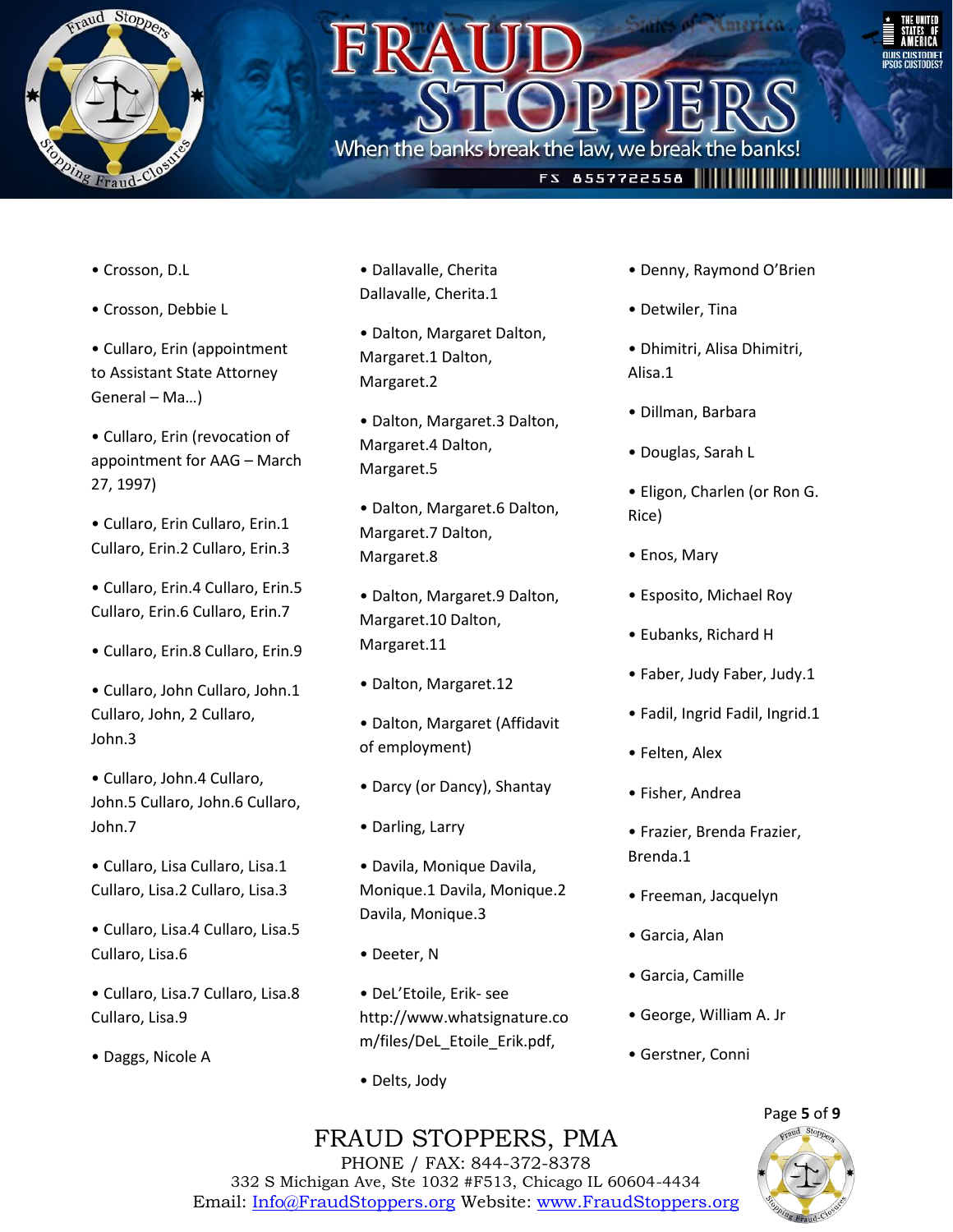

• Giannell, Cherri-Ann

• Grace, Stephen Kyle

• Green, Linda.4

• Griffin, Brittney

Griffith, Scott A.3

• Guerrero, Irene

• Guerra, Jose

• Haines, Kal J

• Haines, Kal J.1

• Hardman, Adam Justin

• Harvey, Laura Harvey, Laura.1 Harvey, Laura.2

• Heckerman, Gerhard

• Heffeman, Bart T

• Heisel, Dana

• Hall, Neva

• Griffith, Scott A Griffith, Scott A.1 Griffith, Scott A.2

• Gorman, Kim Gorman, Kim.1

• Green, Linda Green, Linda.1 Green, Linda.2 Green, Linda.3

• Giles, Keith

• Glasser, Evan

### • Hernandez, Elizabeth

When the banks break the law, we break the bar

- Hescott, Laura
- Hick, Douglas A
- Hick, Douglas A.1
- Hood, Bethany
- Hopkins, Nicole
- Hosenfeld, Amanda Elizabeth Hosenfeld, Amanda Elizabeth.1
- Hosenfeld, Amanda Elizabeth.2 Hosenfeld, Amanda Elizabeth.3
- Howard, Carolyn

• Hunter, Rose Hunter, Rose.1 Hunter, Rose.2 Hunter, Rose,3

- Hunter, Rose.4
- Hutchinson, Cheryl
- Jamison, Holly
- Johnson, Cherri Johnson, Cherri.1
- Johnson, Geraldine
- Johnson-Seck, Erica
- Johnson-Seck, Erica (attorney in fact)

• Jones, Chris Jones, Chris.1

**FS 8557722558 ||||||||||||||||||||||||** 

- Jones, Christopher Jones, Christopher.1
- Jones, Jeffery
- Jones, William C
- Kaminski, Joseph Kaminski, Joseph.1 Kaminski, Joseph.2
- Kaminski, Joseph.3 Kaminski, Joseph.4 Kaminski, Joseph.5
- Kaminski, Joseph.6
- Kane, Alexandra Kane, Alexandra.1
- Kawass, Dinna
- Kazer Lamet, Judith
- Kel, Brandon
- Kelley, Justin J Kelley, Justin J.1 Kelley, Justin J.2 Kelley, Justin J.3
- Kelly, Adrienne Kelly, Adrienne.1
- Kennerty, Herman John Kennerty, Herman John.1 Kennerty, Herman John.2
- Kennerty, Herman John.3

### FRAUD STOPPERS, PMA

Page **6** of **9**



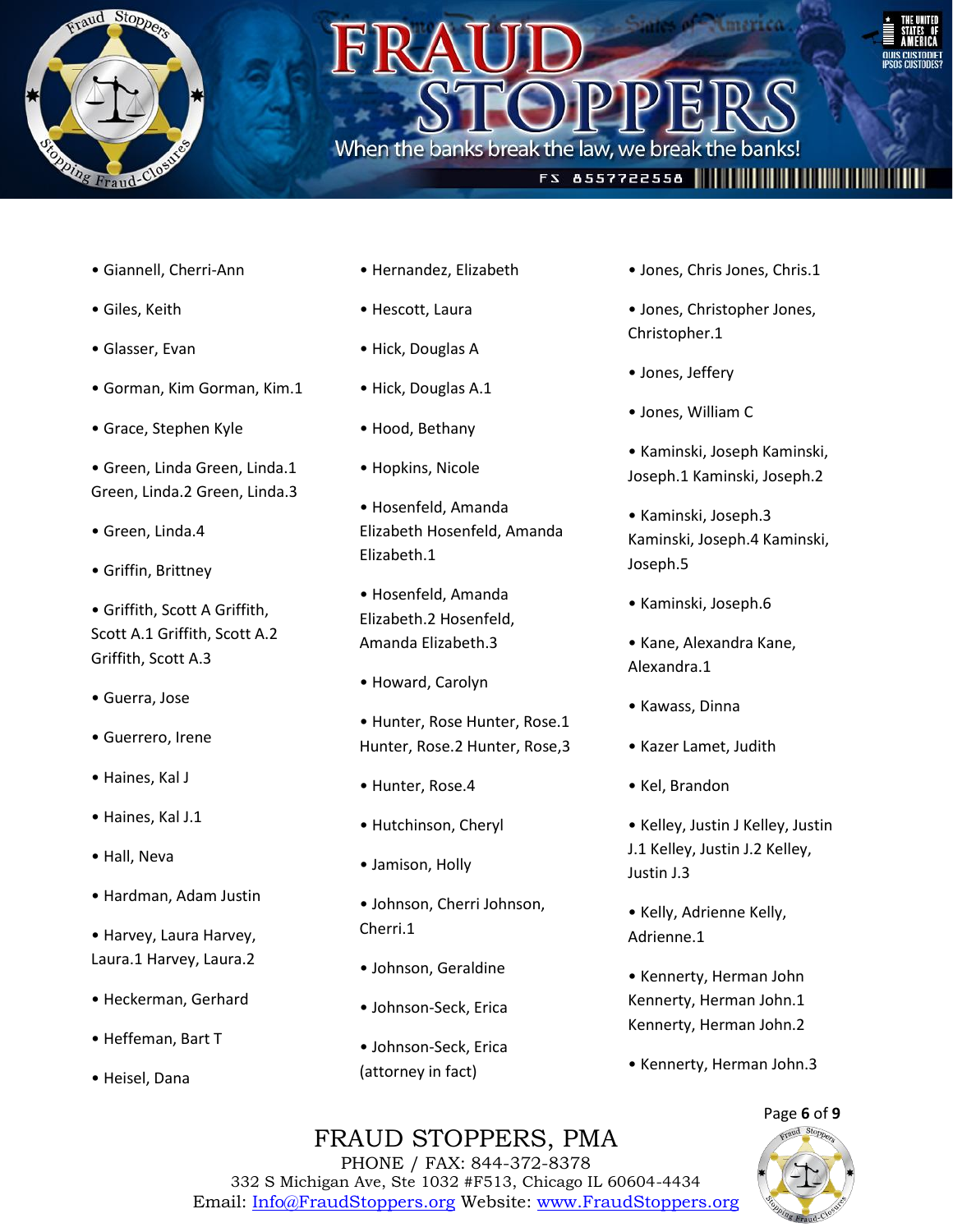

### When the banks break the law, we break the bank



### FS 8557722558 ||||||||||||||||||||||||

- Kennerty, John Kennerty, John.1
- Kingston, Pat Kingston, Pat.1
- Kirkland, Tiffany
- Kirkpatrick, Dennis
- Klein, Connie Klein, Connie.1
- Knisley, Nicole
- Kosciuk, Henry John
- Laberto, Christina
- Lalovic, Zoran Lalovic, Zoran.1 Lalovic, Zoran.2
- Lamet, Judith Lamet, Judith (Kazer)
- Lang, Lucy A
- Layden, Scott G Layden, Scott G.1
- Lazzara, Troy Lazzara, Troy.1 Lazzara, Troy.2 Lazzara, Troy.3
- Lee, Carol
- Lee, Debbie
- Leonard, Lynn B Leonard, Lynn B.1
- Lewis, Daritha
- Lindsey, Christen
- Lopez, Peter
- Lord, Stephanie
- Love, Topako
- Malcomson, Karen Malcomson, Karen.1
- Malone, William A
- Manson, Heather Manson, Heather.1
- Marcum, M.L.
- Martin, Mary Frances
- Maslak, Michael L Maslak, Michael L.1 Maslak, Michael L.2
- Maslak, Michael L.3 Maslak, Michael L.4
- Mayfield, Angelo Dupon
- McClain, April
- McEwen, Wendy McEwen, Wendy.1 McEwen, Wendy.2 McEwen, Wendy.3
- McEwen, Wendy.4 McEwen, Wendy.5
- McKinnon, Elsa
- McNulty, Deborah A McNulty, Deborah A.1 McNulty, Deborah A.2
- McNulty, Deborah A.3 McNulty, Deborah A.4 McNulty, Deborah A.5
- McNulty, Deborah A.6 McNulty, Deborah A.7 McNulty, Deborah A.8
- McNulty, Deborah A.9 McNulty, Deborah A.10 McNulty, Deborah A.11
- McNulty, Deborah A.12
- McNulty, Deborah.2 McNulty, Deborah.3 McNulty, Deborah.4
- McNulty, Deborah.5 McNulty, Deborah.6 McNulty, Deborah.7
- Medic, Velida Medic, Velida.1 Medic, Velida.2 Medic, Velida.3
- Mendieta, Miriam
- Mesker, Jonathan Mesker, Jonathan.1 Mesker, Jonathan.2



### FRAUD STOPPERS, PMA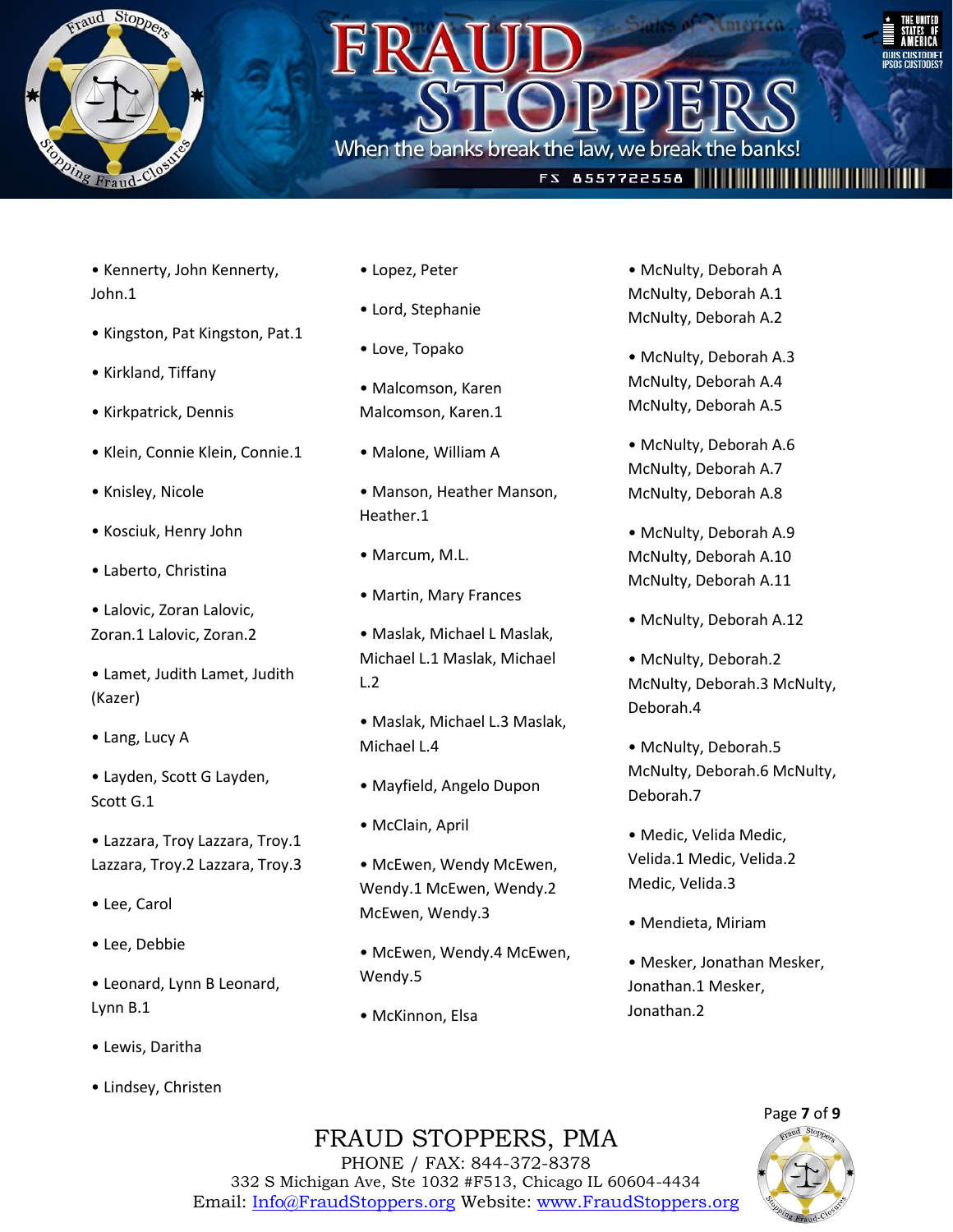

### When the banks break the law, we break the bank



### **FS 8557722558 |||||||||||||||||||||||**

- Mesker, Jonathan.3 Mesker, Jonathan.4 Mesker, Jonathan.5
- Mesker, Jonathan.6
- Michael, Sheron
- Miculitzki, Yanina
- Miller, David J
- Miller, Mattie W
- Miner, Patricia Miner, Patricia.1 Miner, Patricia.2
- Moore, Amy J Moore, Amy J.1
- Moore, Crystal Moore, Crystal.1 Moore, Crystal.2 Moore, Crystal.3
- Moore, Crystal.4 Moore, Crystal.5 Moore, Crystal.6 Moore, Crystal.7
- Moore, Crystal.8 Moore, Crystal.9 Moore, Crystal.10
- Morales, Marisol Morales, Marisol.1
- Morris, James C Morris, James C.1 Morris, James C.2 Morris, James C.3
- Morrison, Eric
- Moua, Xee
- Moua, Shoua Moua, Shoua.1 Moua, Shoua.2 Moua, Shoua.3
- Moua. Shoua.4
- Mull, Yvonne
- Munoz, Florina Munoz, Florina.1 Munoz, Florina.2 Munoz, Florina.3
- Munoz, Nina Munoz, Nina.1 Munoz, Nina.2 Munoz, Nina.3
- Munoz, Nina.4 Munoz, Nina.5 Munoz, Nina6
- Muros, Melissa
- Nadarevic, Nura Nadarevic, Nura.1 Nadarevic, Nura.2 Nadarevic, Nura.3
- Nicholas, Patricia
- Nilsen, Rebecca
- Noriega, Marti
- Ohde, Jessica Ohde, Jessica.1
- Okon, Robert C
- Oivera, Mark A
- Oterino, Mayret
- Palermo, Michael James Palermo, Michael James.1
- Palmer, Kenneth E. Jr
- Palmer, K.H
- Parks, Linda
- Patrick, Steven Patrick, Steven.1
- Pekusic, D Pekusic, D.1
- Pereira, Ronald Emilio
- Pidala, Andrea Pidala, Andrea (or Samsing, E. Tyler)
- Politano, Ashleigh L
- Pollack, Billi
- Poole, Yolanda
- Rader, Kelly
- Randall, Wendy
- Ransom, Ruana
- Reilly, Paula M
- Rice, Ron G., Jr. Rice, Ron G., Jr.1 Rice, Ron G., Jr.2
- Rice, Ron G (or Charlene Eligon)
- Rigaud, Cassandra M

### FRAUD STOPPERS, PMA

Page **8** of **9**